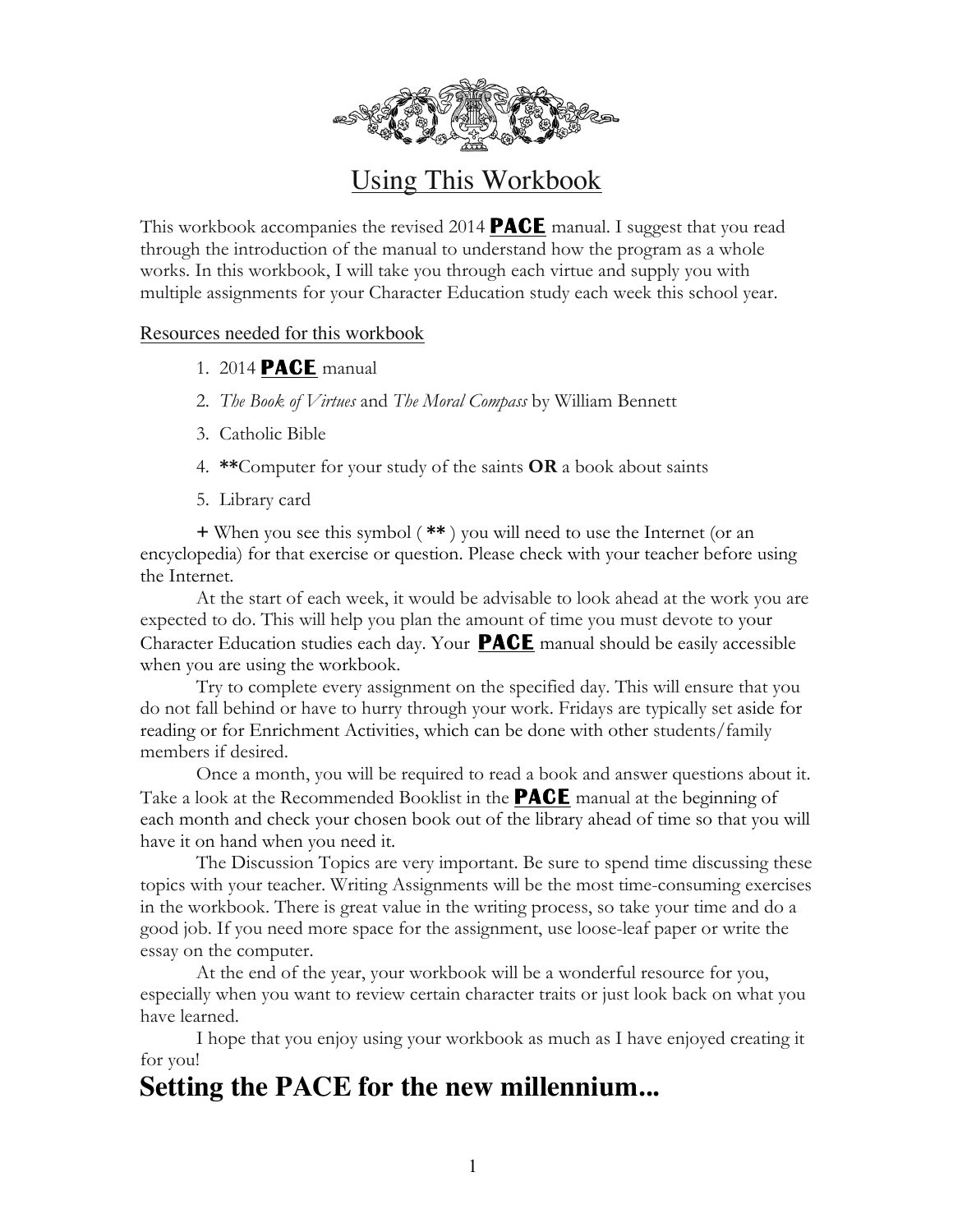

#### II. DEFINITION

 **STUDENT**: Read the definition and synonyms of "**self-discipline**" on page 3 of your **PACE** manual. Write a sentence using one of the synonyms.

### III. READING: BOOK SELECTION

**STUDENT**: Take these books out of the library:



*Little Men by Louisa May Alcott Marooned: The Strange but True Adventures of Alexander Selkirk, the Real Robinson Crusoe by Robert Kraske Five Children and It by E. Nesbit*

(Feel free to substitute these books with any others found on pages 8-9 of your **PACE** manual.) Look through your books, choose one and start reading it right away because you will be writing an essay about it in Week Three.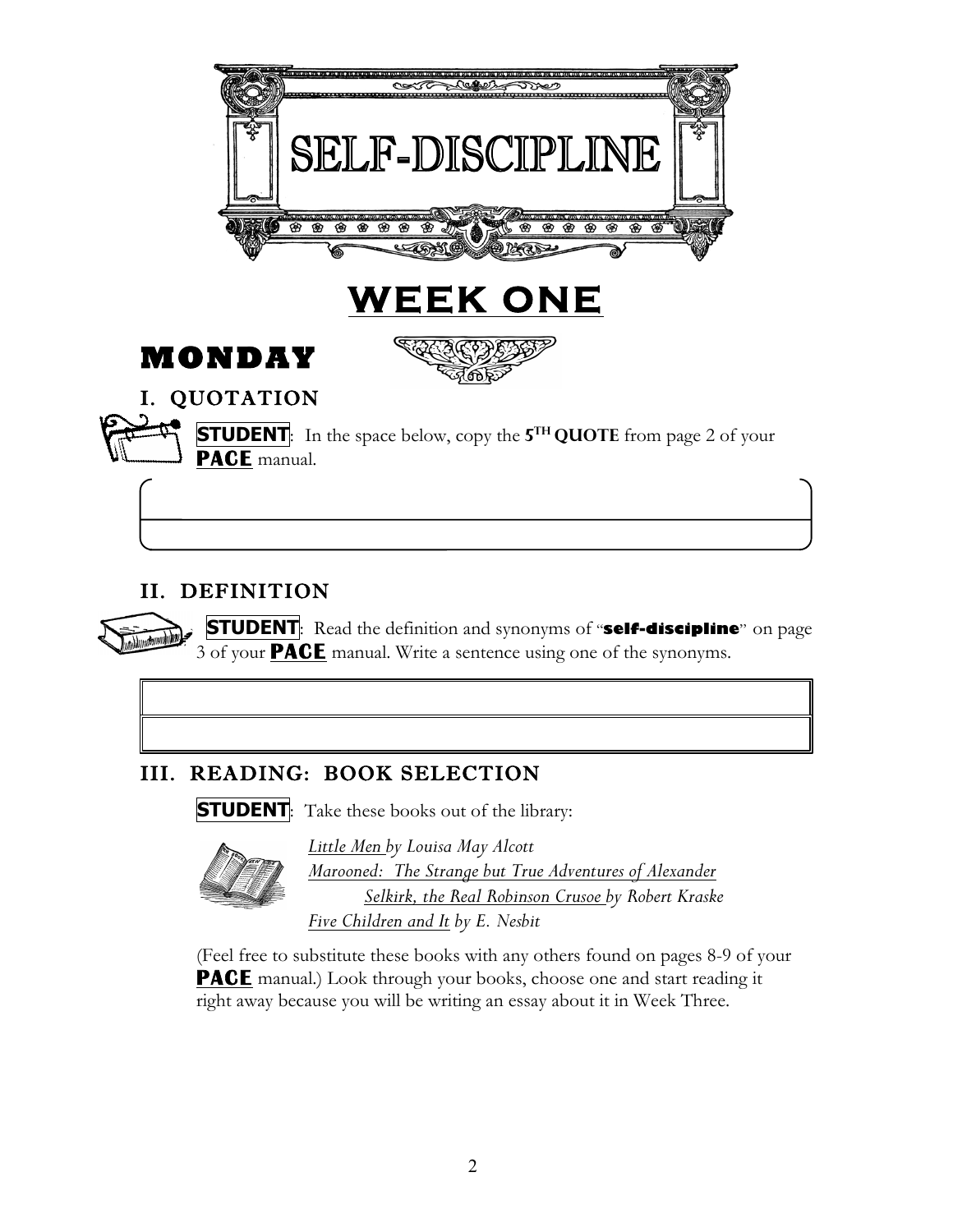## **TUESDAY**



#### I. READING: STORY (*The Book of Virtues = BOV)*

**STUDENT**: Read "My Own Self" on page 30 of the **BOV** and answer the questions below.

1. What is the widow's son like in temperament (personality)?

2. What is a man who has lost his wife called (the opposite of a widow)?

3. Did the boy make good choices in this story? Explain.

4. How was the boy saved from being injured by the voice coming from the chimney?

# **WEDNESDAY**

### I. WRITING ASSIGNMENT



j

**STUDENT**: Read **Letter <sup>M</sup>** on page 11 of your **PACE** manual and write about the topic in the spaces below.

 $\mathbf{1}$ 





| - 1 |  |
|-----|--|
|     |  |